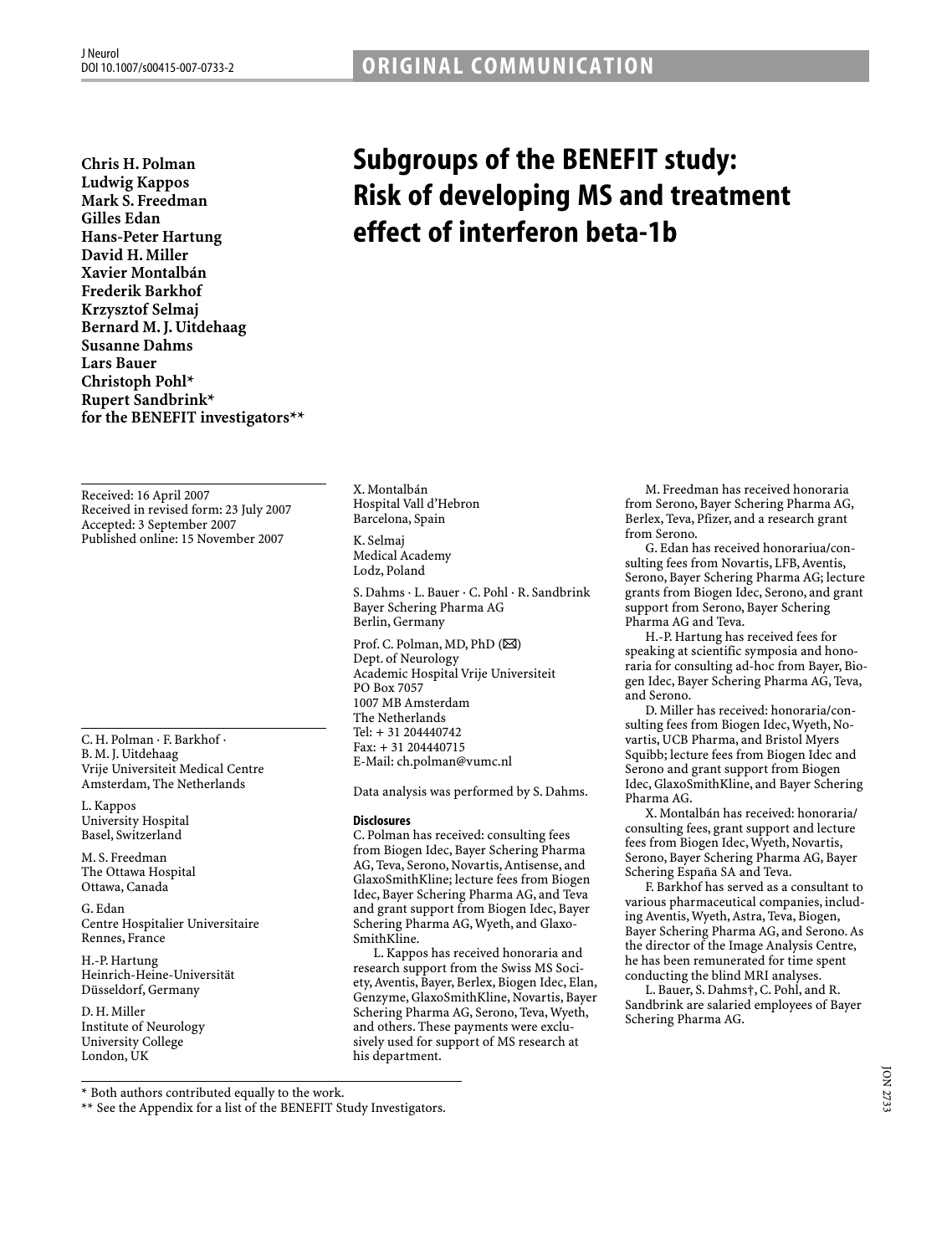$\overline{2}$ 

■ **Abstract** *Background* The BEN-EFIT study examined interferon beta (IFNB)-1b treatment in patients with clinically isolated syndrome (CIS) and  $\geq$  2 clinically silent brain MRI lesions. *Methods* Subgroups of 468 patients (IFNB-1b: *n*= 292; placebo: *n*= 176) were created for demographics, clinical, laboratory, and MRI findings at onset. The 'natural' risk of clinically definite MS (CDMS) over 2 years was estimated by Kaplan Meier statistics in placebo-treated patients; the IFNB-1b treatment effect was analysed by Cox proportional hazards regression. *Results* The risk of CDMS was increased in placebotreated patients (overall 45 %) if

#### Introduction

Interferon beta-1b (IFNB-1b) administered subcutaneously (sc) every other day (eod) has been demonstrated to be a beneficial treatment for patients with relapsing-remitting multiple sclerosis (RRMS) [9, 16] and secondary progressive MS [7, 14]. Recently, the BEtaferon/BEtaseron in Newly Emerging MS For Initial Treatment (BENEFIT) study showed that IFNB-1b sc eod is also effective at slowing the development of recurrent active disease from a first clinical event (clinically isolated syndrome; CIS) to the second event, suggesting that this therapy should be considered as a therapeutic option immediately after presentation of the disease [11].

As a well-controlled, multi-centre study with the highest number of CIS patients studied to assess the effect of early IFNB therapy to date, the BENEFIT study was well suited to address questions on risk modification and treatment response in various subgroups of the CIS population, which included patients with or without steroid treatment for the first event.

We performed further analyses on the BENEFIT data to determine (i) the impact of the key demographic, clinical and MRI parameters on the 'natural' risk of MS in placebo-treated patients and (ii) the IFNB-1b treatment effect in subgroups of the study population.We focused on 'time to clinically definite MS' (CDMS) which we considered to have the highest clinical relevance for the evaluation of the disease evolution and treatment response in a CIS population over a 2-year observation period.

they were younger (< 30 years: 60 %), were cerebrospinal fluid (CSF)-positive (49 %), or had received steroid treatment (48 %). MRI parameters implied a higher risk in placebo-treated patients with  $\geq$  9 T2-lesions (48%) or  $\geq$  1 gadolinium (Gd)-enhancing lesions (52 %). The CDMS risk was highest (75 %) in placebo-treated patients with monofocal disease onset displaying MRI disease activity ( $\geq$  1 Gd-lesion) and dissemination ( $\geq$ 9 T2-lesions). Treatment effects were significant across almost all subgroups including patients with less disease dissemination/activity at onset (monofocal: 55 %; < 9 T2-lesions: 60 %; no Gd-lesions:

57 %) and patients without steroid treatment for the CIS (62 %). Monofocal patients had greater treatment effects if they had  $\geq$  9 T2lesions (61 %), Gd-lesions (58 %), or both (65 %). *Conclusions* This study confirms the impact of age of onset, CSF and MRI findings on risk of conversion from CIS to CDMS. IFNB-1b treatment effect was robust across the study population including patients without MRI disease activity and less clinical or MRI disease dissemination at onset and patients not receiving steroids for the CIS.

**Example 8** Key words multiple sclerosis  $\cdot$ CIS · MRI

#### Patients and methods

#### ■ Study design, patients, and procedures

The design and main outcomes of the BENEFIT trial have been reported elsewhere [11].Briefly,the BENEFIT study was a double-blind, placebo-controlled, randomised, parallel-group, multi-centre, phase III study that evaluated the safety, tolerability and efficacy of IFNB-1b 250 μg (8 MIU) sc eod in CIS patients. Eligible patients were aged between 18 and 45 years; had presented with a first clinical event suggestive of MS that lasted for at least 24 hours; had at least 2 clinically silent lesions on a T2-weighted brain MRI scan with a minimum size of 3 mm of which at least 1 was ovoid, periventricular or infratentorial; and had a baseline Expanded Disability Status Scale (EDSS) score between 0 and 5. Patients with signs and symptoms that could be explained by a disease other than MS, and patients with a previous demyelinating event, complete transverse myelitis or bilateral optic neuritis or previous immunosuppressive therapy were excluded.

Patient eligibility was confirmed prior to randomisation by the central reading centre at the VU Medical Center (Amsterdam, The Netherlands) – documented clinical signs and symptoms were used to classify the first demyelinating event, as either monofocal (signs and symptoms could be explained by 1 CNS lesion) or multifocal (signs and symptoms could only be explained by more than 1 CNS lesion). Considerable emphasis was given to a systematic classification of the clinical presentation. In all patients, the local neurologist was asked to document all neurological symptoms reported by the patient at the time of the first event, as well as all clinical signs obtained at the neurological examination. At the central reading centre, all patients were subsequently classified as mono- or multifocal according to a standardised scheme that took all information on patients' signs and symptoms into account,as previously described [21].Briefly,based on the reported neurological symptoms, the location of the minimum number of lesions that could explain all symptoms was determined. Subsequently, using all information from the standardised neurological examination (i.e. the signs), a decision was made regarding whether or not these abnormalities could be explained by the lesions already identified based on symptoms. If not, the presence of an additional lesion (due to signs) was indicated. This classification was performed by two neurologists who were unaware of the MRI results and treatment allocation.

Patients were randomly assigned in a 5:3 ratio to IFNB-1b 250 μg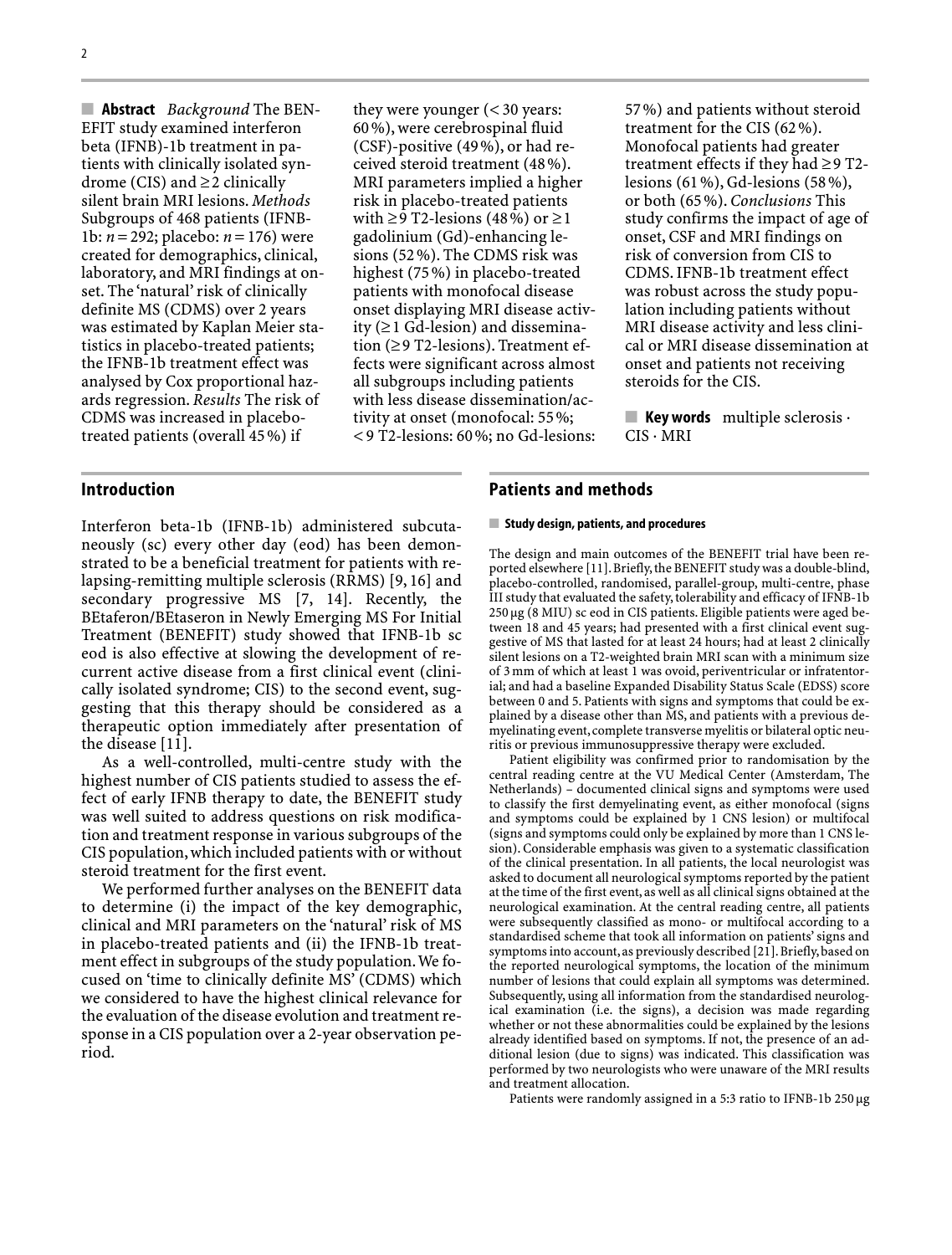or placebo sc eod for up to 24 months or until CDMS was diagnosed using modified Poser criteria [17]. The study treatment was initiated within 60 days after establishment of the first clinical event. Visits were scheduled for collection of EDSS, MRI, and other efficacy data, as well as for safety data, at months 3, 6, 9, 12, 18 and 24.All MRI scans were performed with 0.1 mmol/kg gadolinium (Gd)-diethylenetriamine penta-acetic acid (DTPA). MRI scan assessment was performed centrally at the VU Medical Centre, Amsterdam, The Netherlands by readers who were blinded to clinical data and treatment allocation.

#### ■ Statistics

Subgroups were created for demographic characteristics, clinical, laboratory (cerebrospinal fluid; CSF), and MRI findings at disease onset. Patients were differentiated with respect to steroid treatment for the first event, monofocal versus multifocal disease presentation. Patients who had a CSF analysis were differentiated with respect to the absence or presence of positive findings (defined by the occurrence of oligoclonal bands and/or increased intrathecal immunoglobulin G production). Subgroup analyses were also performed in patients with symptoms exclusively indicating optic neuritis or brainstem/cerebellar syndrome or spinal cord syndrome, with or without additional signs (i.e. patients with presenting syndromes similar to those enrolled in the Controlled High-risk subjects Avonex Multiple Sclerosis Prevention Study (CHAMPS) on the effect of once-weekly intramuscular IFNB-1a treatment at a dose of 30 μg) [3, 10]. Based on findings of the screening MRI scan, subgroups were created of patients with < 3 or ≥ 3 Barkhof criteria, < 9 or ≥ 9 hyper-intense lesions on the T2 weighted scan (T2-lesions) and with respect to the absence or presence of Gd-enhancing lesions on the T1-weighted scan (Gd-lesions). Since another study on once-weekly subcutaneous IFNB-1a treatment at a dose of 22 μg (the ETOMS trial) reported that MRI characteristics at baseline are only indicative for risk of CDMS in patients with symptoms indicating monofocal involvement of the CIS (referred to as unifocal in the respective manuscript), the impact of MRI findings was also examined in the subpopulation of monofocal BEN-EFIT patients [2].

To descriptively show the impact of each of the aforementioned demographic, clinical and MRI characteristics on the 'natural' risk of CDMS independent of the IFNB-1b treatment effect, the 2-year cumulative probability for CDMS was calculated in the placebo-treated group using the Kaplan-Meier product-limit method. Data for patients in whom CDMS did not develop were censored on the date that the patient was last clinically evaluated in the study.

The treatment effect within each subgroup was assessed by unadjusted Cox proportional hazards regressions, giving unadjusted haz-

#### Fig. 1 Patient disposition

ard ratios (HRs) with 95 % CIs for the development of CDMS over the 2-year study period. To provide an estimate of the clinical relevance of these findings, HRs are additionally expressed as risk reductions (risk reduction =  $[1 - HR] \times 100\%$ ). All subgroup analyses were performed on a *post hoc* basis and *p*-values were not adjusted for multiple testing.

#### Results

A total of 468 patients commenced treatment in the BENEFIT study and contributed to the subgroup analyses (see Fig. 1 for patient disposition); 292 patients received IFNB-1b and 176 received placebo. Of these, 437 patients (93.4 %) completed the study as planned (either reached month 24 or had CDMS before month 24). Further disposition data are presented in Kappos et al. [11]. Baseline characteristics (presented in this manuscript for the variables used for the subgroup analyses) did not differ significantly between treatment groups for any demographic, clinical or MRI variable (Table 1). Approximately half of the patients had either a monofocal or multifocal disease presentation.

### ■ Overall risk of CDMS and treatment effect

As reported previously [11], the risk of CDMS over 2 years was 45 % in the placebo group and 28 % in the IFNB-1b group, based on Kaplan-Meier estimates, resulting in a treatment effect of 47 % according to unadjusted Cox proportional hazards regression (unadjusted HR: 0.53; 95 % CI: 0.39–0.73; *p*< 0.0001) and 50 % using the covariates age, sex, steroid treatment for the first event,mono- or multifocal presentation at disease onset, number of Gd-lesions and T2-lesions on the screening MRI (HR: 0.50; 95 % CI: 0.36–0.70).

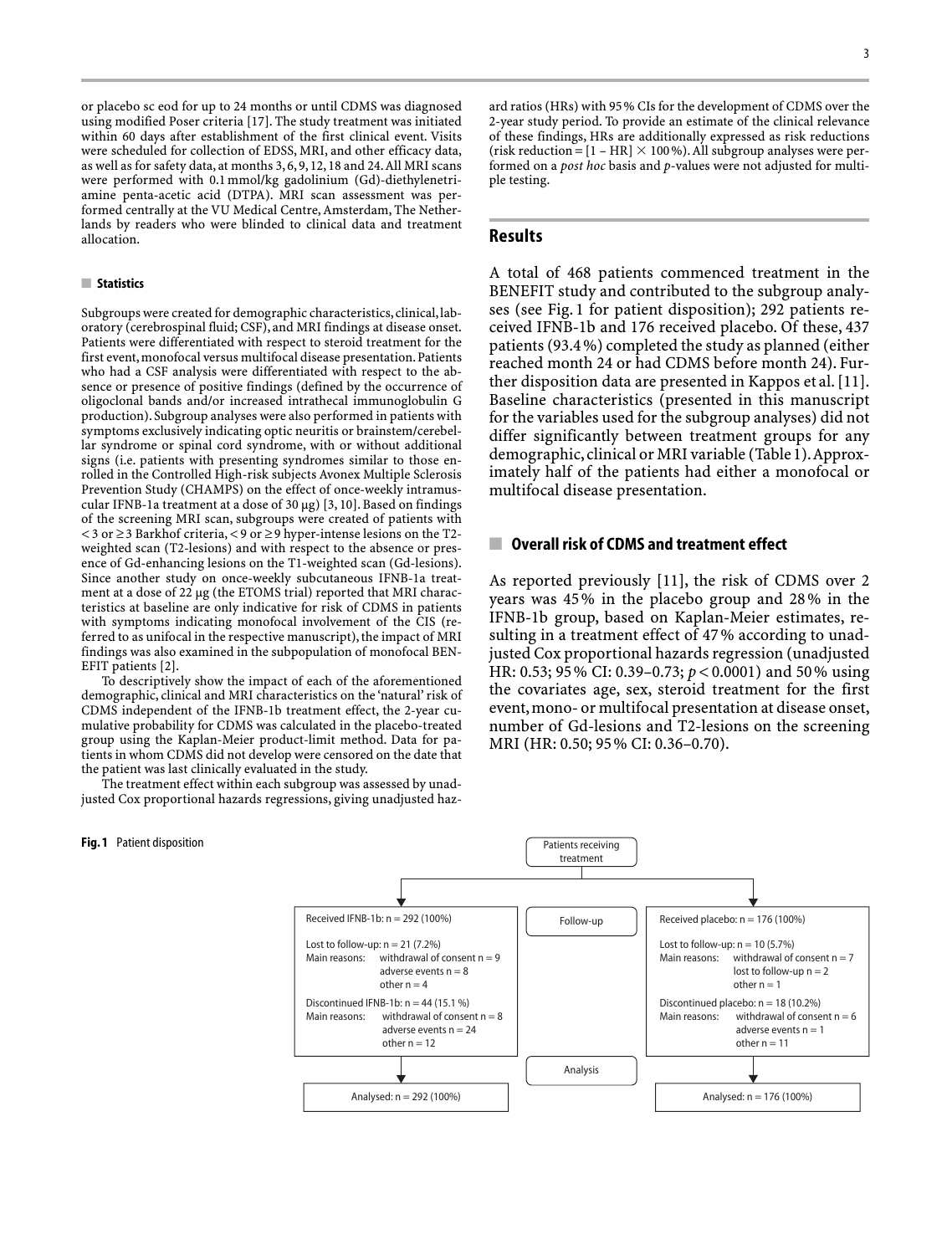Table 1 Baseline characteristics for the BENEFIT treatment groups

|                                                         | IFNB-1b<br>$(n = 292)$ | Placebo<br>$(n = 176)$ |
|---------------------------------------------------------|------------------------|------------------------|
| Women (%)                                               | 71                     | 70                     |
| Age at onset below 30 years (%)                         | 46                     | 50                     |
| Steroid treatment for the first event (%)               | 72                     | 70                     |
| CSF sample taken at the first event (%)                 | 68                     | 66                     |
| Of these: CSF typical for MS $(\%)^*$                   | 86                     | 83                     |
| Presenting syndromes (%)**                              |                        |                        |
| Optic neuritis                                          | 23                     | 28                     |
| Brainstem/cerebellar syndrome                           | 16                     | 16                     |
| Spinal cord syndrome                                    | 20                     | 17                     |
| Mono- or multifocal clinical onset                      |                        |                        |
| Monofocal onset (%)                                     | 52                     | 53                     |
| Multifocal onset (%)                                    | 48                     | 47                     |
| Patients with $>$ 3 Barkhof criteria                    | 65                     | 64                     |
| Patients with $\geq$ 9 T2-lesions (%)                   | 71                     | 70                     |
| Patients with $\geq 1$ Gd-lesion (%)                    | 44                     | 40                     |
| In monofocal patients ( $n = 246$ ):                    |                        |                        |
| Patients with $\geq$ 9 T2-lesions (%)                   | 71                     | 63                     |
| Patients with $\geq 1$ Gd-lesion (%)                    | 44                     | 40                     |
| Patients with $\geq$ 9 T2 and $\geq$ 1 Gd-lesion(s) (%) | 35                     | 31                     |

\* Either positive oligoclonal bands or raised immunoglobulin G index.

\*\* Patients with syndromes exclusively indicating damage to either the optic nerves, brainstem/cerebellum or spinal cord

CSF cerebrospinal fluid; IFNB-1b interferon beta-1b; Gd gadolinium; MS multiple sclerosis

#### ■ Subgroup analyses

Demographics, steroid treatment, CSF findings, presenting symptoms

As shown in Table 2, for the placebo-treated CIS patients, the risk of CDMS was higher in younger patients (patients with age at onset of  $<30$  vs.  $\geq 30$  years: 60% vs. 33 %, respectively; 30 years was the median age of the BENEFIT population), in patients who were treated with steroids (vs. without steroid treatment: 48 % vs. 38 %, respectively), and in patients who had positive CSF findings (vs. negative CSF findings: 49 % vs. 36 %, respectively). The risk of CDMS in female and male placebo-treated patients was comparable (45 % vs. 47 %). The risk of CDMS ranged from 42 % in placebo-treated patients with optic neuritis to 51 % in patients with a spinal cord syndrome (43 % in patients with brainstem/cerebellar syndrome).

With respect to demographics, steroid treatment, CSF findings and presenting symptoms, the IFNB-1b treatment effect was significant for all subgroups analysed, with the exception of the small group of CSFnegative patients (*n*= 47 patients). The treatment effect size was comparable (approximately 50 %) in subgroups of different age and gender (Table 2). The treatment effect tended to be more pronounced in patients who did

|                                  | $\mathsf{n}$ | <b>Risk for</b><br>CDMS in<br>placebo <sup>a</sup> | <b>Risk</b><br>reduction<br>by IFNB-1bb | Hazard ratio ±95% CI for treatment effect                                          | p-value |
|----------------------------------|--------------|----------------------------------------------------|-----------------------------------------|------------------------------------------------------------------------------------|---------|
| Age                              |              |                                                    |                                         |                                                                                    |         |
| <30 years                        | 242          | 60%                                                | 51%                                     |                                                                                    | 0.009   |
| $\geq$ 30 years                  | 226          | 33%                                                | 48%                                     | п-                                                                                 | 0.001   |
| Sex                              |              |                                                    |                                         |                                                                                    |         |
| Male                             | 137          | 47%                                                | 52%                                     |                                                                                    | 0.017   |
| Female                           | 331          | 45%                                                | 45%                                     | $\overline{\phantom{a}}$                                                           | 0.002   |
| <b>Steroids</b>                  |              |                                                    |                                         |                                                                                    |         |
| No steroids                      | 136          | 38%                                                | 62%                                     |                                                                                    | 0.006   |
| <b>Steroids</b>                  | 332          | 48%                                                | 41%                                     |                                                                                    | 0.004   |
| CSE <sub>c</sub>                 |              |                                                    |                                         |                                                                                    |         |
| <b>CSF</b> negative              | 47           | 36%                                                | 28%                                     |                                                                                    | 0.522   |
| <b>CSF</b> positive              | 267          | 49%                                                | 45%                                     |                                                                                    | 0.004   |
| Presenting syndrome <sup>d</sup> |              |                                                    |                                         |                                                                                    |         |
| Optic neuritis                   | 116          | 42%                                                | 58%                                     |                                                                                    | 0.016   |
| Brainstem/cerebellum syndrome    | 74           | 43%                                                | 68%                                     |                                                                                    | 0.013   |
| Spinal syndrome                  | 89           | 51%                                                | 51%                                     | œ                                                                                  | 0.048   |
|                                  |              |                                                    |                                         | 1.5<br>0.5<br>$\overline{\phantom{0}}$<br>ſ                                        |         |
|                                  |              |                                                    |                                         | <b>Treatment with</b><br><b>Treatment with</b><br>IFNB-1b better<br>placebo better |         |

Table 2 Risk for CDMS and treatment effects in subgroups: Demographics, steroids, CSF findings, and presenting syndromes

<sup>a</sup> According to Kaplan-Meier estimates; <sup>b</sup> According to unadjusted proportional hazards regression; risk reduction expressed as (1 – hazard ratio) x 100; <sup>c</sup> CSF was tested in 314 patients; d More than one symptom at presentation could occur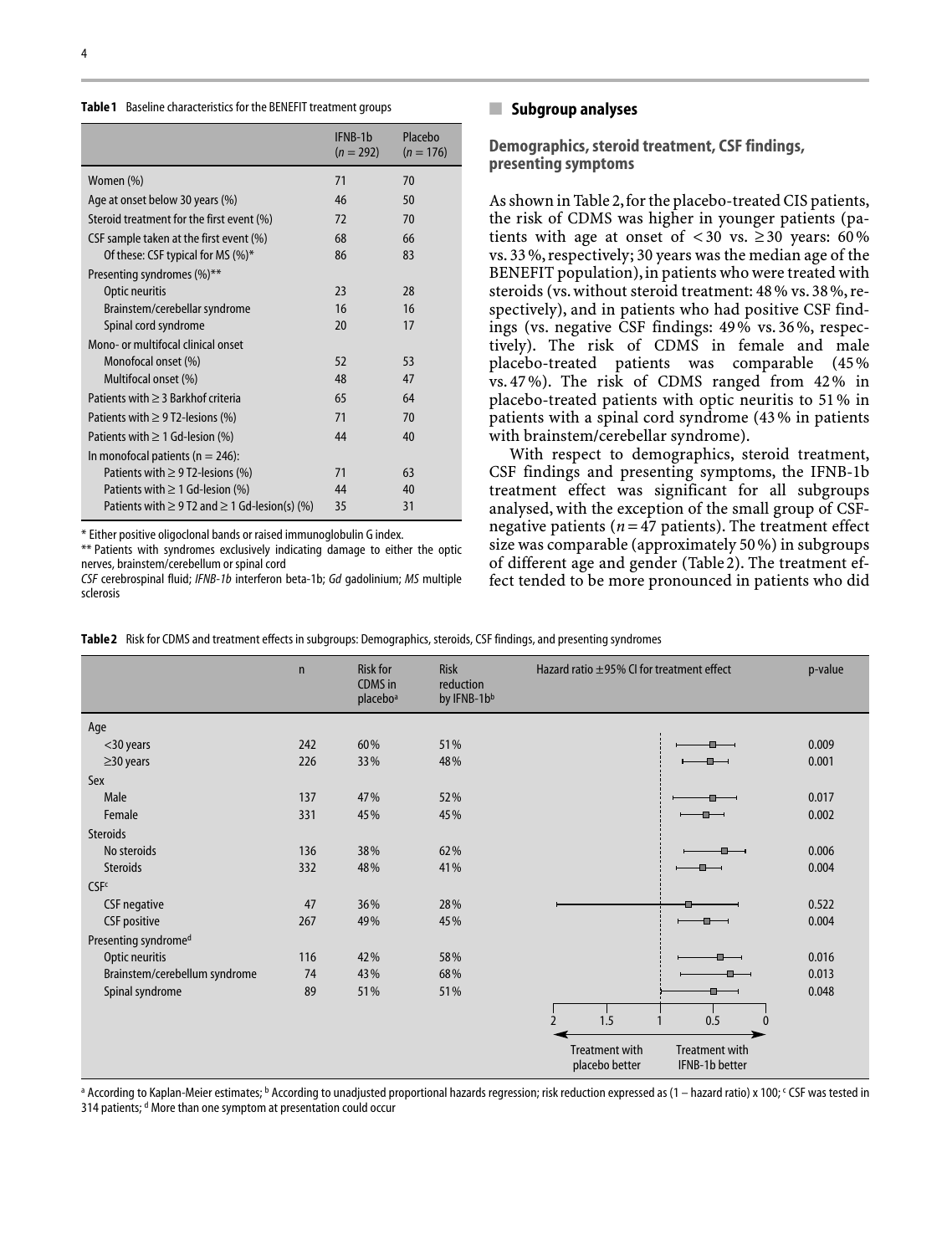Table 3 Risk for CDMS and treatment effects in subgroups: Clinical and MRI measures indicating dissemination/activity of disease (all patients)

|                                                         | $\mathsf{n}$ | <b>Risk for</b><br>CDMS in<br>placebo <sup>a</sup> | <b>Risk</b><br>reduction<br>by IFNB-1bb | Hazard ratio ±95% CI for treatment effect |                                           | p-value |
|---------------------------------------------------------|--------------|----------------------------------------------------|-----------------------------------------|-------------------------------------------|-------------------------------------------|---------|
| Clinical presentation                                   |              |                                                    |                                         |                                           |                                           |         |
| Monofocal                                               | 246          | 47%                                                | 55%                                     |                                           | $\overline{\phantom{a}}$                  | 0.001   |
| Multifocal                                              | 222          | 44%                                                | 37%                                     |                                           | ╍                                         | 0.044   |
| Number of T2 lesions                                    |              |                                                    |                                         |                                           |                                           |         |
| 2-8 T2 lesions                                          | 138          | 39%                                                | 60%                                     |                                           |                                           | 0.008   |
| $\geq$ 9 T2 lesions                                     | 330          | 48%                                                | 43%                                     |                                           |                                           | 0.002   |
| Presence of Gd lesions <sup>c</sup>                     |              |                                                    |                                         |                                           |                                           |         |
| No Gd+ lesions                                          | 266          | 41%                                                | 57%                                     |                                           | $\overline{\phantom{a}}$                  | < 0.001 |
| $\geq$ 1 Gd+ lesions                                    | 198          | 52%                                                | 38%                                     |                                           |                                           | 0.032   |
| <b>Barkhof criteria fulfilled</b><br>(after mono/multi) |              |                                                    |                                         |                                           |                                           |         |
| $\leq$ 2 Barkhof criteria                               | 167          | 42%                                                | 58%                                     |                                           | $-$                                       | 0.0036  |
| $\geq$ 3 Barkhof criteria                               | 301          | 47%                                                | 41%                                     |                                           | $\qquad \qquad \overline{\qquad \qquad }$ | 0.0058  |
| $\geq$ 9 T2 and $\geq$ 1 Gd+ lesions                    | 164          | 55%                                                | 40%                                     |                                           | $-$                                       | 0.0323  |
|                                                         |              |                                                    |                                         | 1.5<br>$\mathfrak{p}$                     | 0.5<br>$\Omega$                           |         |
|                                                         |              |                                                    |                                         | <b>Treatment with</b><br>placebo better   | Treatment with<br>IFNB-1b better          |         |

<sup>a</sup> According to Kaplan-Meier estimates; <sup>b</sup> According to unadjusted proportional hazards regression; risk reduction expressed as (1 – hazard ratio) x 100; <sup>c</sup> Gadolinium administration was not performed in four patients

not receive steroid treatment for the first event (vs. with steroid treatment: 62 % vs. 41 %, respectively). In patients in whom symptoms were restricted to 1 of the 3 areas brainstem/cerebellar, optic nerve and spinal cord, the treatment effect was 51 %, 58 % and 68 %, respectively.

## Clinical disease dissemination as well as MRI disease dissemination and/or activity

As shown in Table 3,the risk of CDMS in placebo-treated patients with a monofocal vs. multifocal disease presentation was 47 % vs. 44 %. The risk of CDMS was 47 % vs. 42 % in patients with ≥ 3 Barkhof criteria vs.< 3 Barkhof criteria, 48 % vs. 39 % in patients with ≥ 9 T2-lesions vs. < 9 T2-lesions, and 52 % vs. 41 % in patients with at least one Gd-lesion vs. no Gd-lesions on the screening MRI.

A significant IFNB-1b treatment effect was found irrespective of the presence of disease activity and dissemination at presentation (Table 3). The treatment effect tended to be more pronounced in patients without findings indicating disease dissemination clinically or on MRI (treatment effect in monofocal vs. multifocal patients: 55% vs. 37%, respectively; patients with  $<$  3 Barkhof criteria vs. ≥ 3 Barkhof criteria: 58 % vs. 41 %, respectively; patients with  $\lt 9$  T2-lesions vs.  $\ge 9$  T2-lesions: 60 % vs. 43 %, respectively), but these trends did not reach statistical significance. Similarly, the treatment effect appeared more pronounced in patients without activity on MRI (treatment effect in patients without Gd-lesions vs.  $\geq 1$  Gd-lesions: 57% vs. 38%, respectively).

# MRI measures of dissemination and disease activity in the monofocal subpopulation

As shown in Table 4, the risk of CDMS in monofocal placebo-treated patients with ≥9 T2-lesions was 55% and 31% in patients with  $\lt 9$  T2-lesions. The risk of CDMS in patients with Gd-lesions at screening was 63 %, and 36 % in patients without Gd-lesions. The risk of CDMS was highest in monofocal patients with  $\geq$  9 T2-lesions and  $\geq 1$  Gd-lesion (75%).

A significant treatment effect of IFNB-1b was seen in monofocal patients with  $\geq$  9 T2-lesions (61%), and in those with or without Gd-lesions (58 % versus 56 %, respectively). In monofocal patients with < 9 T2-lesions, the treatment effect was less pronounced (41 %) and did not reach statistical significance. The treatment effect was most pronounced (65 %) in monofocal patients with ≥ 9 T2-lesions and ≥ 1 Gd-enhancing lesion.

Of note, neither the risk of CDMS nor the treatment effect was increased in multifocal patients with  $\geq$  9 T2lesions and/or at least 1 Gd-lesion at screening (data not shown).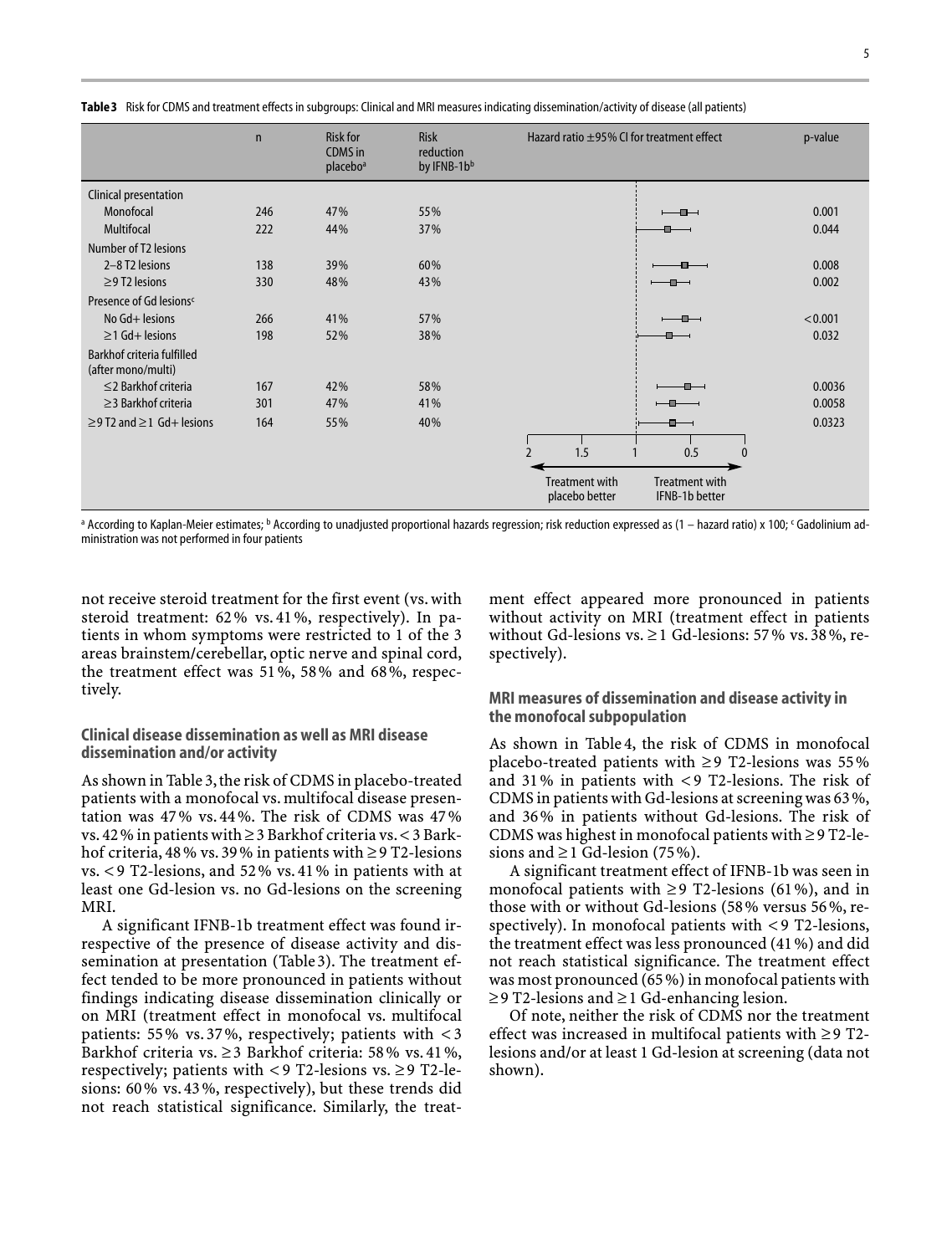Table 4 Risk for CDMS and treatment effects in subgroups: MRI measures indicating subclinical disease dissemination/activity in monofocal patients

|                                              | $\mathsf{n}$ | <b>Risk for</b><br><b>CDMS</b> in<br>placebo <sup>a</sup> | <b>Risk</b><br>reduction<br>by IFNB-1bb | Hazard ratio ±95% CI for treatment effect |                                  | p-value  |
|----------------------------------------------|--------------|-----------------------------------------------------------|-----------------------------------------|-------------------------------------------|----------------------------------|----------|
| Analysis in monofocal patients               | 246          |                                                           |                                         |                                           |                                  |          |
| Number of T2 lesions                         |              |                                                           |                                         |                                           |                                  |          |
| 2-8 T <sub>2</sub> lesions                   | 78           | 31%                                                       | 41%                                     |                                           |                                  | 0.264    |
| $\geq$ 9 T2 lesions                          | 168          | 55%                                                       | 61%                                     |                                           | ╍                                | < 0.001  |
| Presence of Gd lesions <sup>c</sup>          |              |                                                           |                                         |                                           |                                  |          |
| No Gd+ lesins                                | 141          | 36%                                                       | 56%                                     |                                           |                                  | 0.019    |
| $\geq$ 1 Gd + lesions                        | 104          | 63%                                                       | 58%                                     |                                           |                                  | 0.005    |
| $\geq$ 9 T2 lesions and $\geq$ 1 Gd+ lesions | 82           | 75%                                                       | 65%                                     |                                           |                                  | 0.004    |
| Barkhof criteria fulfilled                   |              |                                                           |                                         |                                           |                                  |          |
| $\leq$ 2 Barkhof criteria                    | 167          | 42%                                                       | 58%                                     |                                           |                                  | 0.0036   |
| $\geq$ 3 Barkhof criteria                    | 301          | 47%                                                       | 41%                                     |                                           |                                  | 0.0058   |
|                                              |              |                                                           |                                         |                                           |                                  |          |
|                                              |              |                                                           |                                         | 1.5                                       | 0.5                              | $\bf{0}$ |
|                                              |              |                                                           |                                         | <b>Treatment with</b><br>placebo better   | Treatment with<br>IFNB-1b better |          |

<sup>a</sup> According to Kaplan-Meier estimates; <sup>b</sup> According to unadjusted proportional hazards regression; risk reduction expressed as (1 – hazard ratio) x 100; <sup>c</sup> Gadolinium administration was not performed in one monofocal patient

## **Discussion**

Certain variables, such as demographic factors, CSF findings, treatment of the first event with steroids, as well as clinical and MRI findings, have all been suggested to impact on the risk of conversion to CDMS in addition to the magnitude of the IFNB-1b treatment effect. We evaluated the effects of these variables on the BENEFIT study population and compared these with results observed in other treatment trials or natural history studies in CIS patients [1–5, 10, 12, 19, 20].

We found conversion to CDMS to occur more frequently in younger patients, which is in line with the CHAMPS study [5]. Accordingly, relapse frequency has previously been recognised to be higher in younger patients [8, 13]. Also, the observation that patients who had positive CSF findings convert more frequently has been reported previously [18, 19]. The finding that patients in whom the presenting episode was treated with intravenous steroids had a higher conversion rate appears to be somewhat surprising in the light of previous observations, mainly from the Optic Neuritis Treatment Trial, which indicated that steroids might have some protective effects [4]. However, in our study, steroid treatment of the first event was not randomly allocated but provided at the discretion of the investigator. Subsequent analysis confirmed that there was an association between the severity of the first event and steroid use in BENEFIT patients (data not shown), hence the rate of conversion paralleled (to some degree) the severity of onset, which is more intuitive.

The rate of CDMS in our patients with optic neuritis was similar to that of patients with a brainstem/cerebellar syndrome and only slightly lower than that of patients with a spinal cord syndrome.This finding is in line with a recent study by Tintore et al. that showed that the CDMS rate was relatively independent of the presenting symptom if additional MRI lesions were present; the presence of at least 2 additional MRI lesions was a necessary inclusion criterion in our study [12]. Tintore et al. also reported that the lower rate of CDMS in patients with optic neuritis observed in some epidemiologic studies may be explained by a somewhat higher percentage of optic neuritis patients who had no lesions on their MRI [6, 12].

The effect of IFNB-1b treatment on prolonging the time to CDMS was robust in the entire cohort as well as all pre-defined subgroups. However, in 2 of the additional subgroups examined here, treatment effect did not reach statistical significance: patients with negative CSF findings and monofocal patients with fewer than 9 T2-lesions. This may be in part due to the low numbers of patients in these groups (*N*= 47 and *N*= 78, respectively). The magnitude of the treatment effect was largely independent of gender and age. It was interesting to note that there was a profound treatment effect in patients who did not receive steroid treatment, which indicated that this cohort with a potentially milder clinical presentation also responded favourably to IFNB-1b treatment. As previously reported, we found that the efficacy of IFNB-1b was robust in both mono- and multifocal CIS patients regardless of whether patients had subclinical disease dissemination  $($  < 9 vs.  $\geq$  9 T2-lesions)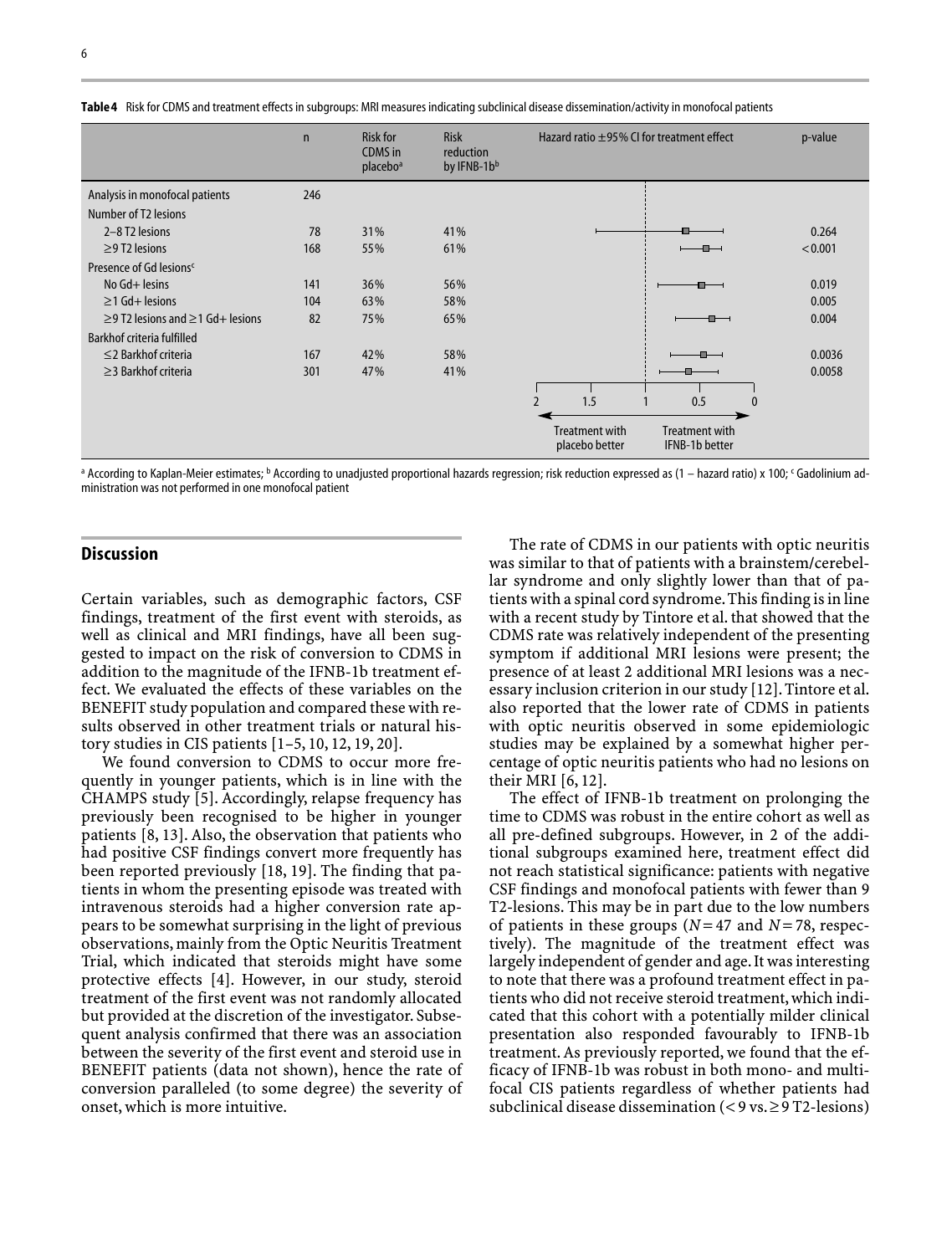or MRI activity (no vs.  $\geq$  1 Gd-lesions) on the screening MRI [11].

Significant and strong treatment effects were also observed in subgroups of patients with symptoms exclusively indicating optic neuritis, brainstem/cerebellar or spinal cord syndromes. In these groups, treatment effects were numerically stronger in patients with brainstem/cerebellar syndromes, followed by optic neuritis and spinal cord syndromes. These results are slightly different from the respective subgroup analyses of data from CHAMPS study, where stronger IFNB-1a effects were observed in patients with spinal cord syndromes, followed by brainstem/cerebellar syndromes and optic neuritis [3].

The BENEFIT study went to considerable effort to centrally characterise the clinical findings as mono- or multifocal in order to standardise the clinical assessment.

Based on this thorough clinical characterisation, the risk of CDMS was not found to be increased in multifocal CIS patients. The contribution of MRI parameters to defining prognosis is essentially restricted to patients without clinical signs of disease dissemination at the time of the CIS. Similar findings were reported for the mono- and multifocal subpopulations of the ETOMS study, as defined on the basis of the local investigator's assessment of patients' symptoms [2].

When analysing the impact of MRI on the IFNB-1b treatment effect in BENEFIT patients with clinically monofocal disease presentation, we observed that the treatment effect appeared to be stronger in monofocal patients with at least 9 T2-lesions or Gd enhancement on the initial MRI. This is in line with the numerically stronger IFNB-1a treatment effect in CIS patients with at least 9 T2-lesions and/or Gd enhancement as reported for the CHAMPS study [3, 15]. Therefore, such MRI findings at the time of the CIS appear to indicate a pronounced treatment effect if patients do not have clinical signs of disease dissemination (as with the monofocal BENEFIT patients) or if they present with optic neuritis, brainstem/cerebellar or spinal cord syndromes (as with those enrolled in CHAMPS). Strikingly, in our study, MRI findings were not a determinant of treatment efficacy in the total study population, in either monofocal or multifocal patients.

Our analyses have some limitations that must be taken into consideration. Most importantly, since all of the subgroup analyses were done on a *post hoc* basis and *p*-values were not adjusted for multiple testing, the presented results are exploratory and do not allow final conclusions for therapeutic decisions. In addition, our analyses were performed on data from a 2-year observation period only, wherein only 45 % of placebo patients reached CDMS; longer-term data with more conversions would help to clarify if the early subgroup trends we observed are significant. Most patients are being followed as part of an ongoing study and part of the planned analysis will be to examine these early trends over time.

In summary, our subgroup analyses show that patients included in the BENEFIT study had a risk factor pattern for conversion to CDMS that is essentially in line with that observed in other studies. There was a robust treatment effect across the study population regardless of: anatomical presentation syndrome, MRI disease burden or activity, clinical features of dissemination or initial treatment with steroids. In monofocal CIS patients MRI measures of subclinical disease dissemination or activity at the time of the CIS seem to be especially valuable indicators of a higher risk of CDMS and also a more pronounced treatment effect.

■ Acknowledgment This study was sponsored by Bayer Schering Pharma AG, Germany.

## Appendix

#### BENEFIT Study Group

- Principal Investigators: Austria: S. Strasser-Fuchs, Graz; T. Berger, Innsbruck; K. Vass, Wien. Belgium: C. Sindic, Brussels; B. Dubois, Leuven; D. Dive, Liège; J. Debruyne, Gent. Canada: L. Metz, Calgary; G. Rice, London (ON); P. Duquette, Y. Lapierre, Montreal; M. Freedman, Ottawa; A. Traboulsee, Vancouver; P. O'Connor, Toronto. The Czech Republic: P. Stourač, Brno; R. Taláb, Hradec Kralove; O. Zapletalová, Ostrava; I. Kovářová, E. Medová, Praha; J. Fiedler, Plzen. Denmark: J. Frederiksen, Glostrup. France: B. Brochet, Bordeaux; T. Moreau, Dijon; P. Vermersch, Lille; J. Pelletier, Marseille; G. Edan, Rennes; M. Clanet, Toulouse; P. Clavelou, Clermont Ferrand; C. Lebrun-Frenay, Nice; O. Gout, Paris. Finland: M. Kallela, Helsinki; T. Pirttilä, Kuopio; J. Ruutiainen, Turku; K. Koivisto, Seinäjoki; M. Reunanen, Oulu; I. Elovaara, Tampere. Germany: A. Villringer, H. Altenkirch, Berlin; K. Wessel, Braunschweig; H.-P. Hartung, W. Steinke, Düsseldorf; H. Kölmel, Erfurt; P. Oschmann, Giessen; R. Diem, Göttingen; A. Dressel, Greifswald; F. Hoffmann, Halle/Saale; K. Baum, Hennigsdorf; S. Jung, Homburg/Saar; H. Felicitas Petereit, Köln; M. Sailer, Magdeburg; J. Köhler, Mainz; N. Sommer, Marburg; R. Hohlfeld, München; K.-H. Henn, Offenbach; A. Steinbrecher, Regensburg; H. Tumani, Ulm; R. Gold, P. Rieckmann, Würzburg; R. Kiefer, Münster. Hungary: S. Komoly, G. Gács, G. Jakab, Budapest; L. Csiba, Debrecen; L. Vécsei, Szeged. Israel: A. Miller, Haifa; D. Karussis, Jerusalem; J. Chapman, Tel-Hashomer. Italy: A. Ghezzi, Gallarate; G. Comi, Milano; P. Gallo, Padova; V. Cosi, Pavia; L. Durelli, Torino. The Netherlands: B. Anten, Sittard; L. Visser, Tilburg. Norway: K.-M. Myhr, Bergen. Poland: A. Szczudlik, Kraków; K. Selmaj, ⁄Lód´z; Z. Stelmasiak, Lublin; R. Podemski, Wrocl⁄aw; Z. Maciejek, Bydgoszcz. Portugal: L. Cunha, Coimbra. Slovenia: S. Sega-Jazbec, Ljubljana. Spain: X. Montalbán, T. Arbizu, A. Saiz, Barcelona; J. Bárcena, Barakaldo; R. Arroyo, Madrid; O. Fernández, Málaga; G. Izquierdo, Sevilla; B. Casanova, Valencia. Sweden: J. Lycke, Mölndal. Switzerland: L. Kappos, Basel; H. Mattle, Bern; K. Beer, St. Gallen; United Kingdom: R. Coleman, Aberdeen; J. Chataway, London; J. O'Riordan, Dundee; S. Howell, Sheffield.
- Steering Committee: G. Edan, M. Freedman, H.-P. Hartung, L. Kappos, D. H. Miller, X. Montalbán, C. H. Polman, L. Bauer, M. Ghazi, R. Sandbrink.

Eligibility Review Committee: C. H. Polman, F. Barkhof, B. Uitdehaag.

CDMS Confirmation Committee:L. Kappos, A. de Vera, S. Wu.

Central MRI Analysis:F. Barkhof.

Independent Advisory Board: H. F. McFarland, J. Kesselring, A. J. Petkau, K. V. Toyka.